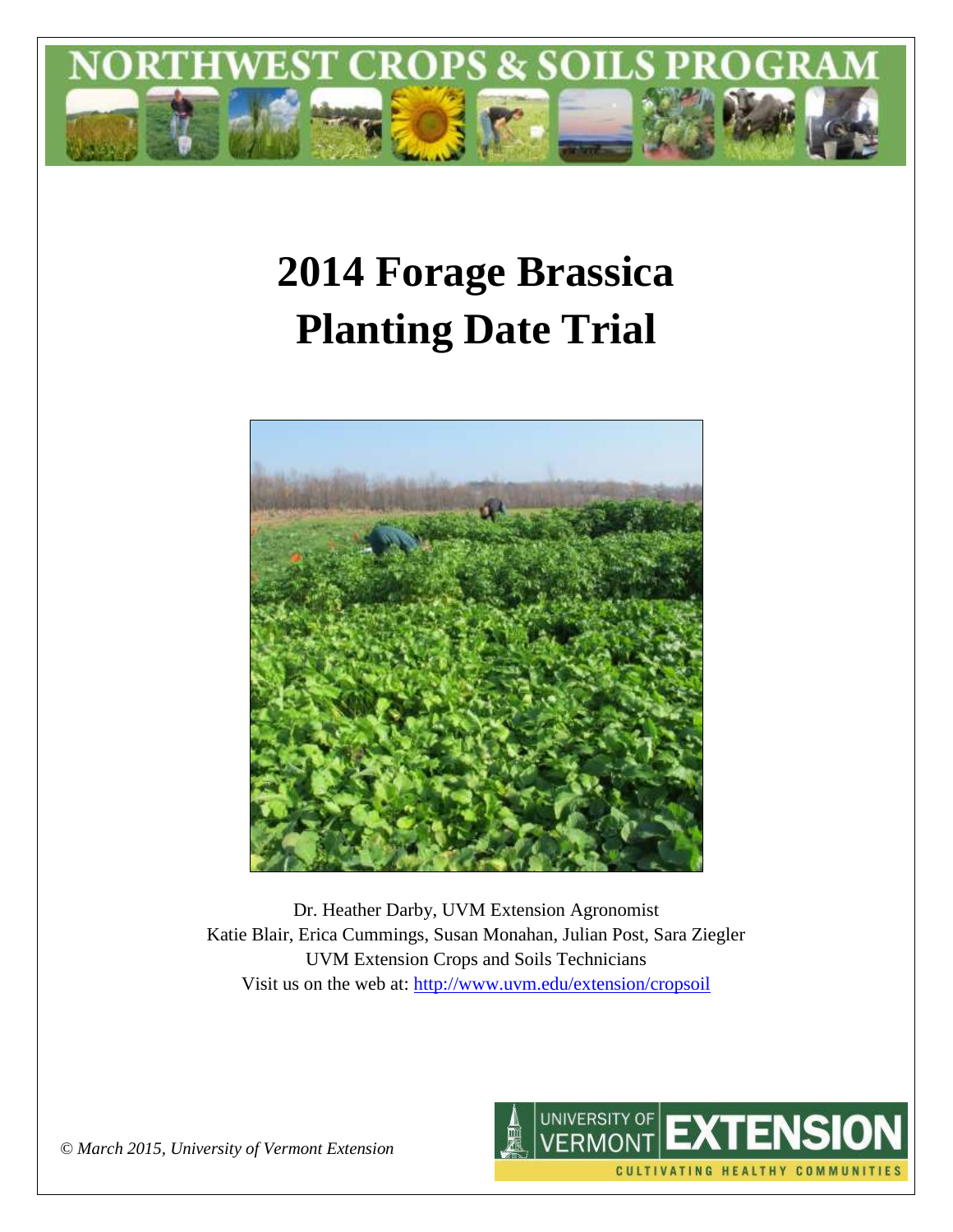### **2014 FORAGE BRASSICA PLANTING DATE TRIAL Dr. Heather Darby, University of Vermont Extension [Heather.Darby\[at\]uvm.edu](mailto:heather.darby@uvm.edu?subject=2012%20Forage%20Brassica%20Report)**

Forage brassica can provide a near-concentrate type diet late in the grazing season. This allows for an extra grazing opportunity after annual row crops are harvested, and establishes forage to fill a gap in feed quality and supply. These crops can provide a high-quality feed in a short period of time, fitting well into rotations of other crops, extending the grazing season, and reducing reliance on expensive commercial feed inputs. To graze forage brassica in the fall the crop must be planted in the late summer. Optimum planting dates have not been determined for the Northeast. In 2014, the University of Vermont's Northwest Crops & Soils Program conducted a forage brassica planting date trial to evaluate yield and quality of this annual crop.

# **MATERIALS AND METHODS**

In 2014, a planting date trial was conducted at Borderview Research Farm in Alburgh, VT, in order to

determine optimum planting dates for forage brassica (Figure 1). Appin turnip was the variety evaluated in this experiment and the seed purchased from King's Agriseed in Ronks, PA.

The seedbed at Borderview Research Farm was prepared using standard local practices; including incorporating spring wheat residue with a moldboard plow and finishing with disk and drag harrows (Table 1). The soil was a Benson silt loam. The experimental design was a randomized complete block with four replications. Each plot was 5' by 20', and a Great Plains grain drill was used to plant brassicas at a rate of 6 lbs per acre on 18-Aug, 25-Aug, 2-Sep, and 10-Sep.



**Figure 1. Appin turnip just before harvest.**

#### **Table 1. Agronomic and trial information for the 2014 forage brassica planting date trial.**

| <b>Location</b>    | <b>Borderview Research Farm</b><br>Alburgh, VT |  |  |  |
|--------------------|------------------------------------------------|--|--|--|
| Soil type          | Benson silt loam                               |  |  |  |
| Previous crop      | Barley & Oats                                  |  |  |  |
| Tillage operations | Moldboard plow, disking, drag harrow           |  |  |  |
| Plot size (ft.)    | $5 \times 20$                                  |  |  |  |
| Planting dates     | 18-Aug, 25-Aug, 2-Sep, 10-Sep                  |  |  |  |
| Replicates         | 4                                              |  |  |  |
| Variety            | Appin Turnip                                   |  |  |  |
| Seeding rate       | 6 lbs $ac^{-1}$                                |  |  |  |
| Harvest date       | $27$ -Oct                                      |  |  |  |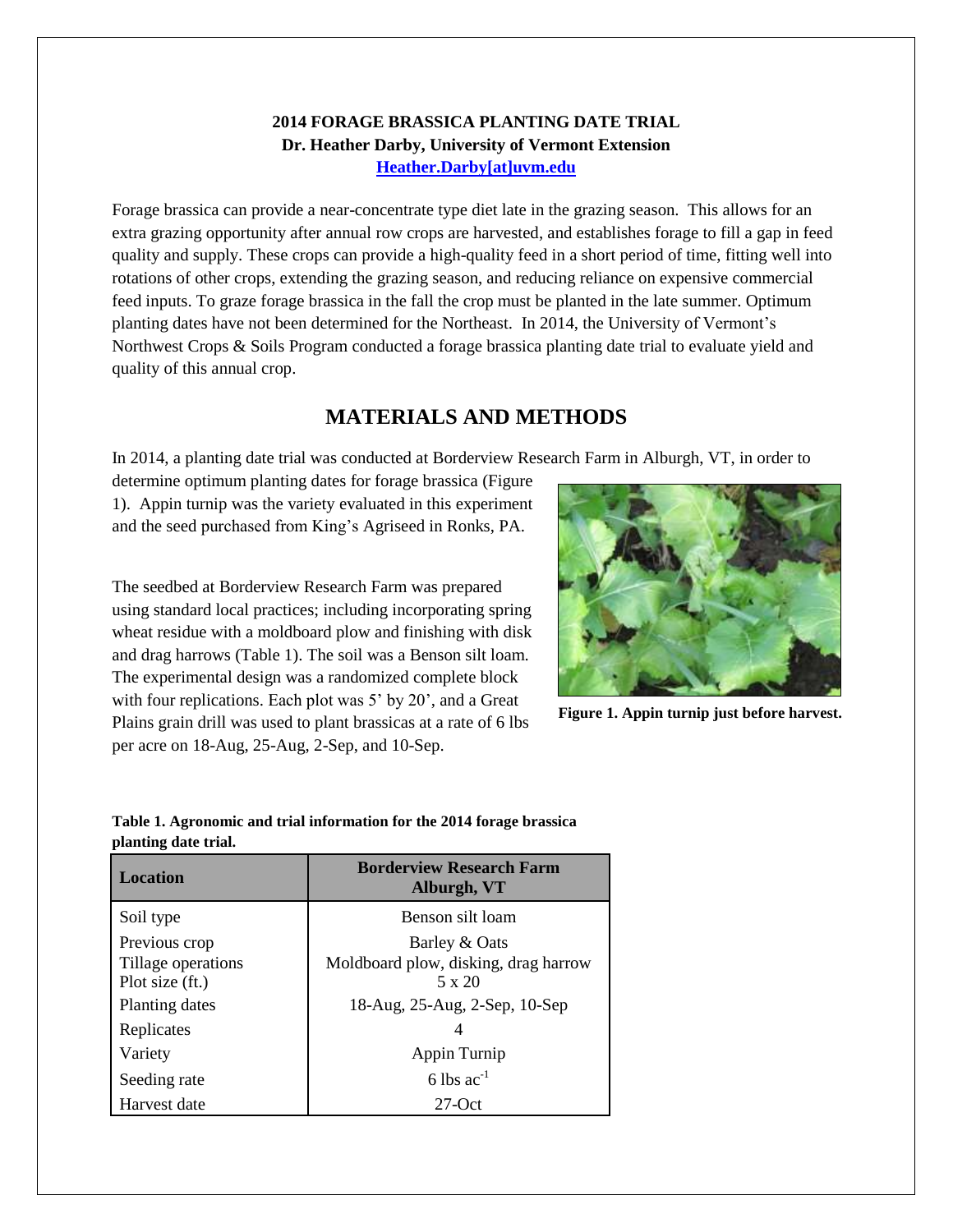All plots were hand harvested on 27-Oct to determine dry matter yields and forage quality. Samples were analyzed using the FOSS NIRS (near infrared reflectance spectroscopy) DS2500 Feed and Forage analyzer at the University of Vermont's Testing Laboratory. The dried and coarsely-ground plot samples were brought to the lab where they were reground using a cyclone sample mill (1mm screen) from the UDY Corporation. Plot subsamples were analyzed for crude protein (CP), acid detergent fiber (ADF), neutral detergent fiber (NDF) and 30-hour digestible NDF (NDFD). The CP content of forages is determined by measuring the amount of nitrogen and multiplying by 6.25. The bulky characteristics of forage come from fiber. High fiber is negatively associated with forage feeding values since the less digestible portions of plants are contained in the fiber fraction. The detergent fiber analysis system separates forages into two parts: cell contents, which include sugars, starches, proteins, nonprotein nitrogen, fats and other highly digestible compounds; and the less digestible components found in the fiber fraction. The total fiber content of forage is contained in the neutral detergent fiber (NDF). Chemically, this fraction includes cellulose, hemicellulose and lignin. Because of these chemical components and their association with the bulkiness of feeds, NDF is closely related to feed intake and rumen fill in cows. Recently, forage testing laboratories have begun to evaluate forages for NDF digestibility (NDFD). Evaluation of forages and other feedstuffs for NDFD is being conducted to aid prediction of feed energy content and animal performance. Research has demonstrated that lactating dairy cows will eat more dry matter and produce more milk when fed forages with optimum NDFD. Forages with increased NDFD will result in higher energy values and, perhaps more importantly, increased forage intakes. Forage NDFD can range from 20-80% NDF.

Variations in yield and quality can occur because of variations in genetics, soil, weather, and other growing conditions. Statistical analysis makes it possible to determine whether a difference among treatments is real or whether it might have occurred due to other variations in the field. All data was analyzed using a mixed model analysis where replicates were considered random effects. At the bottom of each table, a LSD value is presented for each variable (e.g. yield). Least Significant Differences (LSDs) at the 10% level (0.10) of probability are shown. Where the difference between two treatments within a column is equal to or greater than the LSD value at the bottom of the column, you can be sure in 9 out of 10 chances that there is a real difference between the two values. Treatments listed in bold had the top performance in a particular column; treatments that did not perform significantly worse than the top-

performer in a particular column are indicated with an asterisk. In the example at right, treatment A is significantly different from treatment C, but not from treatment B. The difference between A and B is equal to 400, which is less than the LSD value of 500. This means that these treatments did not differ in yield. The difference between A and C is equal to 650, which is greater than the LSD value of 500. This means that the yields of these treatments were significantly different from one another.

| <b>Planting</b><br>date | Yield |  |  |
|-------------------------|-------|--|--|
| A                       | 1600* |  |  |
| B                       | 1200* |  |  |
| C                       | 950   |  |  |
| LSD(0.10)               | 500   |  |  |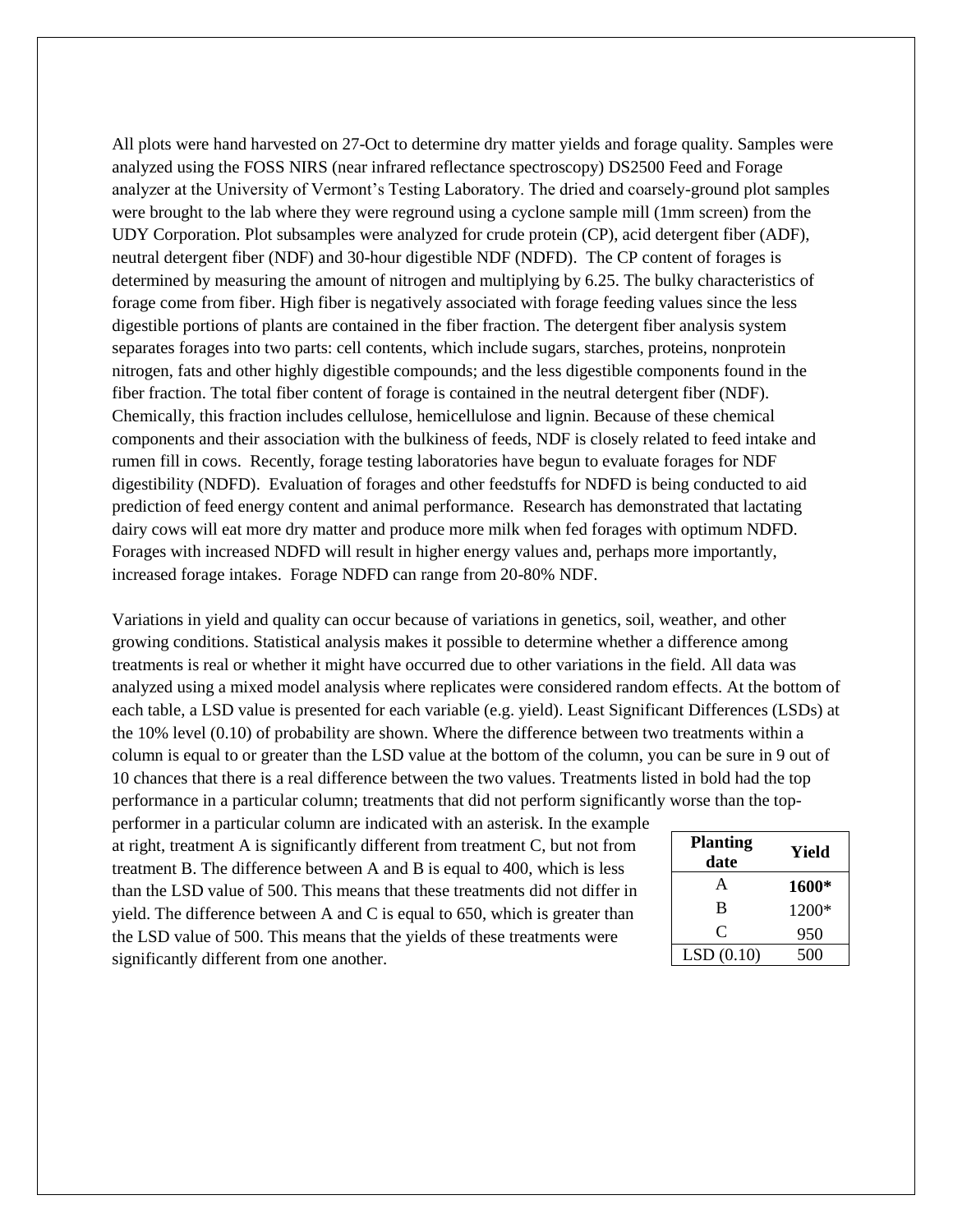#### **RESULTS**

Using an onsite Davis Instruments Vantage Pro2 Weather Station at Borderview Research Farm in Alburgh, VT, weather data are summarized for the 2014 forage brassica growing season (Table 2). August was slightly cooler than the historical average (1981-2010), with September being average temperature, and October slightly warmer. The warm October resulted in 90 more growing degree days than the 30-year average, as calculated with a base temperature of 32°F. The 2014 fall growing season was slightly more wet than the historical average, in August and October, but September received much less rain than the 30-year average. This led to 1.57 fewer inches of rain than normal between August and October.

| Alburgh, VT                         | August | September | October |  |  |  |
|-------------------------------------|--------|-----------|---------|--|--|--|
| Average temperature $({}^{\circ}F)$ | 67.6   | 60.6      | 51.9    |  |  |  |
| Departure from normal               | $-1.2$ |           | 3.7     |  |  |  |
|                                     |        |           |         |  |  |  |
| Precipitation (inches)              | 3.98   | 1.33      | 4.27    |  |  |  |
| Departure from normal               | 0.07   | $-2.31$   | 0.67    |  |  |  |
|                                     |        |           |         |  |  |  |
| Growing Degree Days (base 32°F)     | 1108   | 860       | 622     |  |  |  |
| Departure from normal               | $-31$  | っ         | 119     |  |  |  |

#### **Table 2. Summarized weather data for 2014, Alburgh, VT.**

Based on weather data from a Davis Instruments Vantage Pro2 with WeatherLink data logger. Historical averages are for 30 years of NOAA data (1981-2010) from Burlington, VT.

Average plant height differed significantly between planting dates (Table 3, Figure 2). The 18-Aug planting date resulted in the tallest biomass (39.9 cm) and was significantly taller than forage brassic from all other planting dates.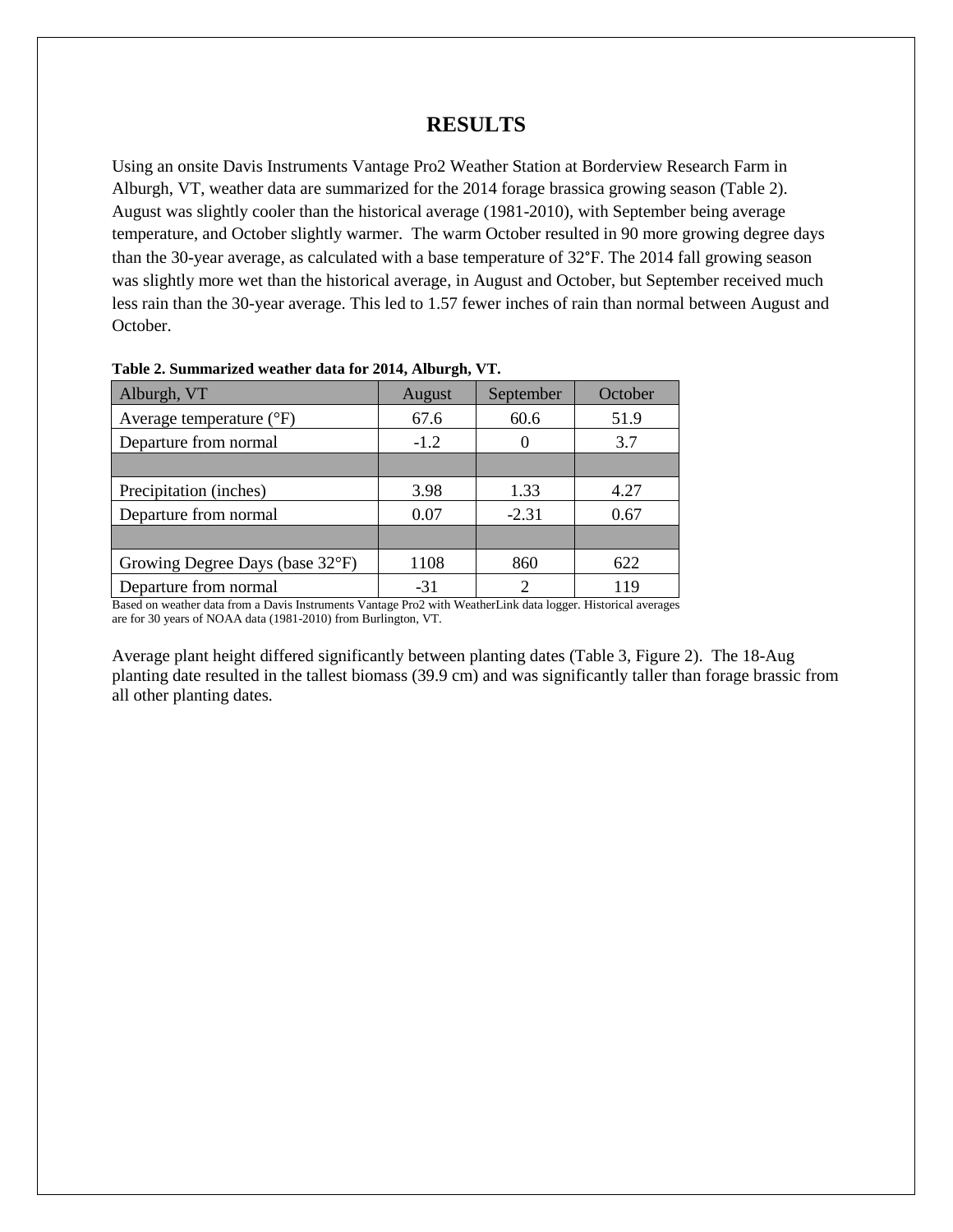

**Figure 2. Average plant height of forage brassica on 3 planting dates, Alburgh, VT, 2014.Treatments with the**  same letter did not differ significantly from one another (p=0.10).

Brassica varieties differed significantly in forage quality characteristics, yield and harvest dry matter (Table 3). The average yield for the brassica trial was 1911 lbs of dry matter per acre (Figure 3) with the 18-Aug producing more biomass than all other dates. The CP concentrations average 23.9%. The low fiber levels and high fiber digestibility are characteristic of this crop. Percent cover was not significant different between treatments.

|  | Table 3. Yield and forage quality characteristics of forage brassica at 3 planting dates, Alburgh, VT, 2014. |  |  |
|--|--------------------------------------------------------------------------------------------------------------|--|--|
|  |                                                                                                              |  |  |

| Planting          | Soil      | Plant  | DM     | Dry     | Crude   |        |            |             |
|-------------------|-----------|--------|--------|---------|---------|--------|------------|-------------|
| date              | cover     | height | Yield  | matter  | protein | ADF    | <b>NDF</b> | <b>NDFD</b> |
|                   |           |        |        |         |         | $%$ of | $%$ of     | $%$ of      |
|                   | $\%$      | Cm     | lbs/ac | $\%$    | %       | DM     | DM         | <b>NDF</b>  |
| $18-Aug$          | 87        | 39.9   | 3302*  | 86.5    | 19.1    | 12.9   | 13.5       | 79.6*       |
| $25-Aug$          | 98        | 33.4   | 1886   | 91.1    | 20.5    | 11.6   | 12.4       | 88.1*       |
| $2-Sep$           | 98        | 28.8   | 1476   | 93.8*   | 26.5    | 13.2   | 14.1       | 77.9        |
| $10-$ Sep         | 97        | 21.0   | 981    | $96.2*$ | $29.7*$ | 15.7   | 16.6       | 69.1        |
| LSD(0.10)         | <b>NS</b> | 4.9    | 655    | 2.8     | 2.4     | 1.5    | 1.5        | 9.9         |
| <b>Trial Mean</b> | 95        | 30.8   | 1911   | 91.9    | 23.9    | 13.3   | 14.1       | 78.7        |

Treatments indicated in **bold** had the top observed performance.

\* Treatments indicated with an asterisk did not perform significantly lower than the top-performing treatment in a particular column.

NS – No significant difference was determined between treatments.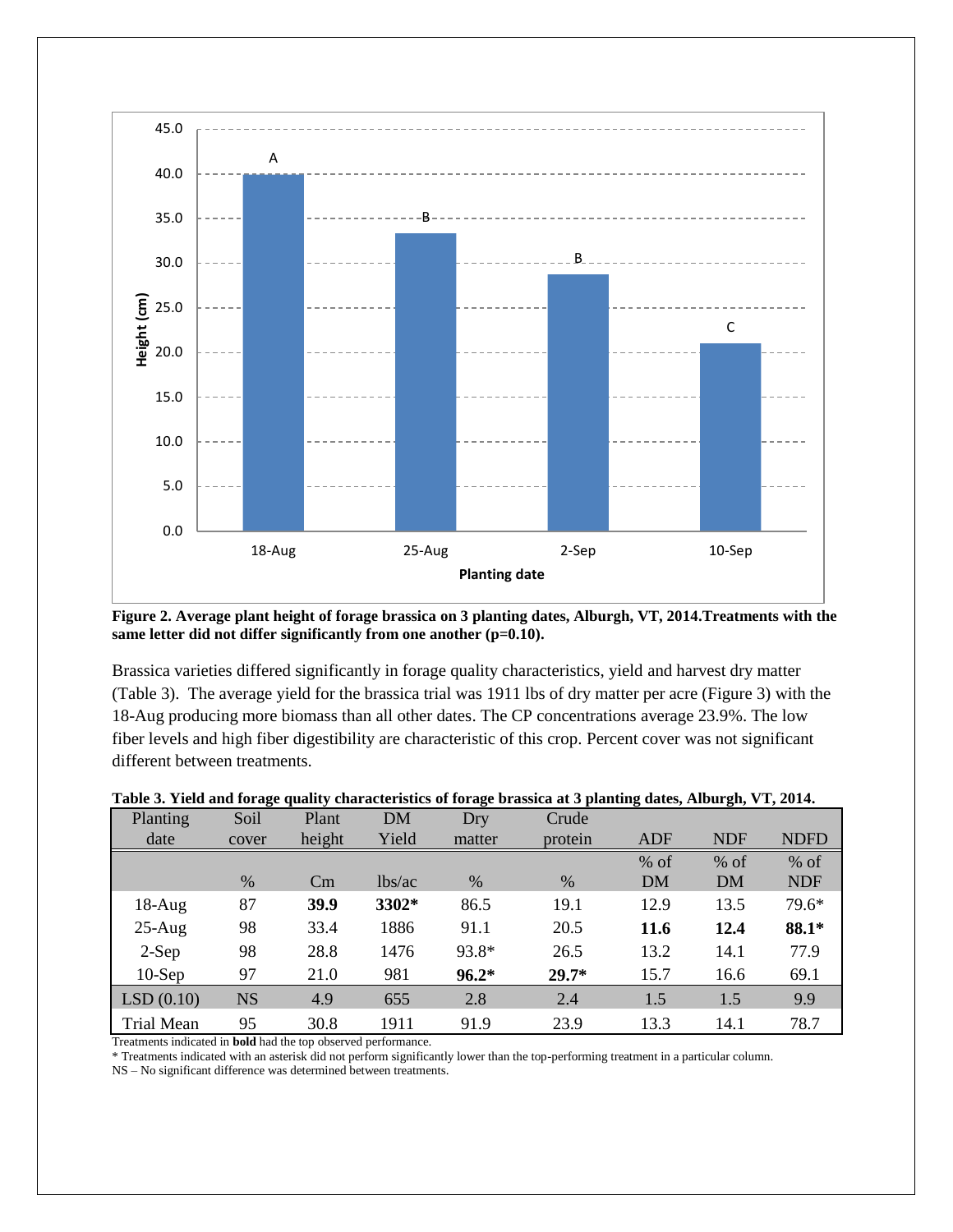

**Figure 3. Yield and crude protein for forage brassica planting dates, Alburgh, VT, 2014.Treatments with the same letter did not differ significantly from one another (p=0.10).**

## **DISCUSSION**

Forage brassicas have great potential as an additional grazing crop in the Northeast. Extending the grazing season in the fall could improve the overall viability of a farm. Planting forage brassica in the late summer is critical to high yields. As planting dates progressed into late-August, the yield declined significantly.

Forage brassicas are known for the high CP content, energy and level of digestibility. The average CP for this trial was 23.9%. The average ADF for this trial was 13.3%, the average NDF was 14.1%, and the average NDFD was 78.7%. CP, ADF, and NDF had the highest levels in the last planting date on 10-Sep. NDFD was highest in the second planting date, 25-Aug, and was 88.1%. Caution should be taken when grazing these high quality crops. It is important to note that the data presented here reflect results from only one season and one location. This research should be combined with experience managing dairy animals and research from other regions and across years, as well as recommendations from nutritionists.